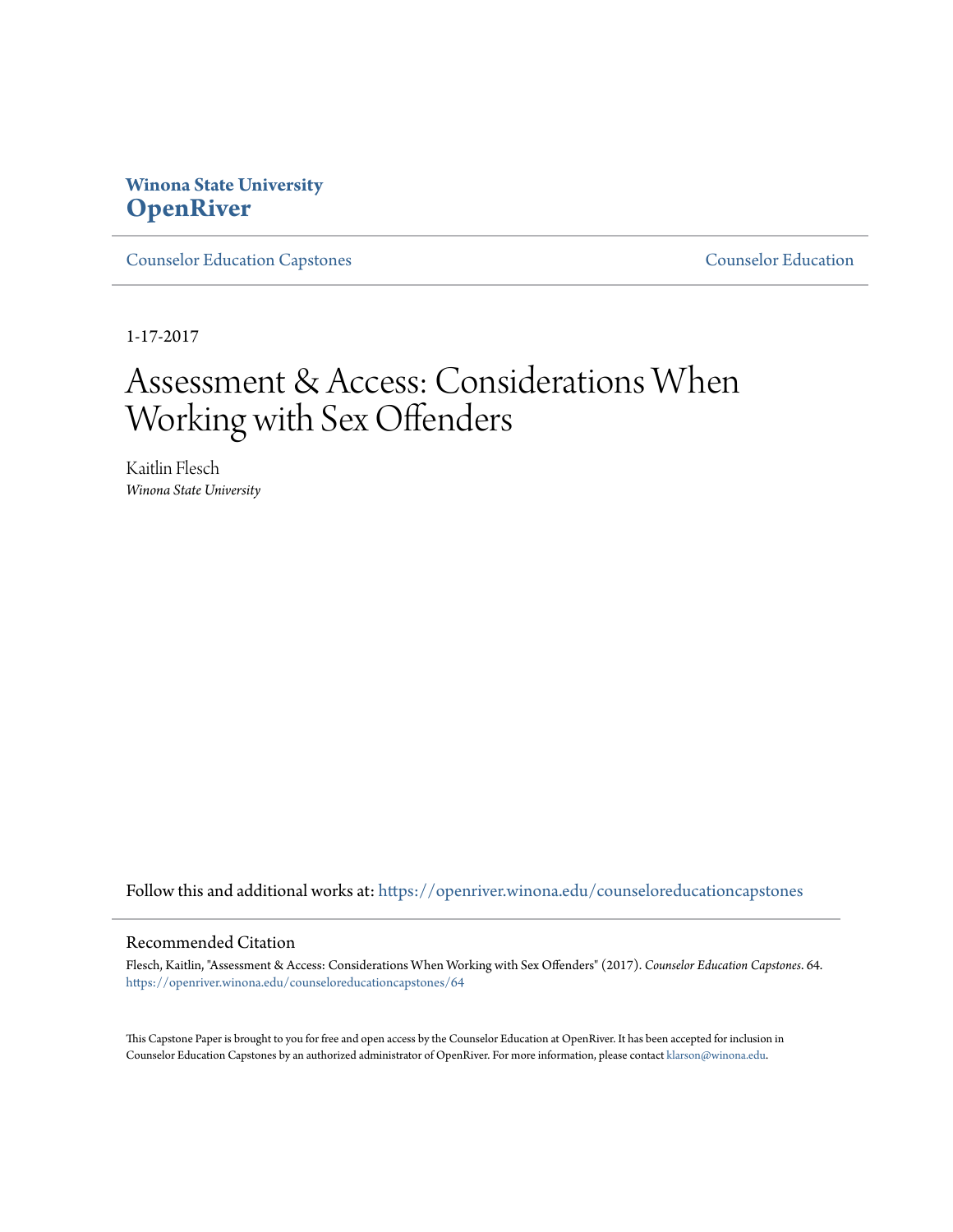Assessment & Access: Considerations When Working with Sex Offenders

Kaitlin "Katt" Flesch

A Capstone Project submitted in partial fulfillment of the

requirements for the Master of Science Degree in

Counselor Education at

Winona State University

Spring 2017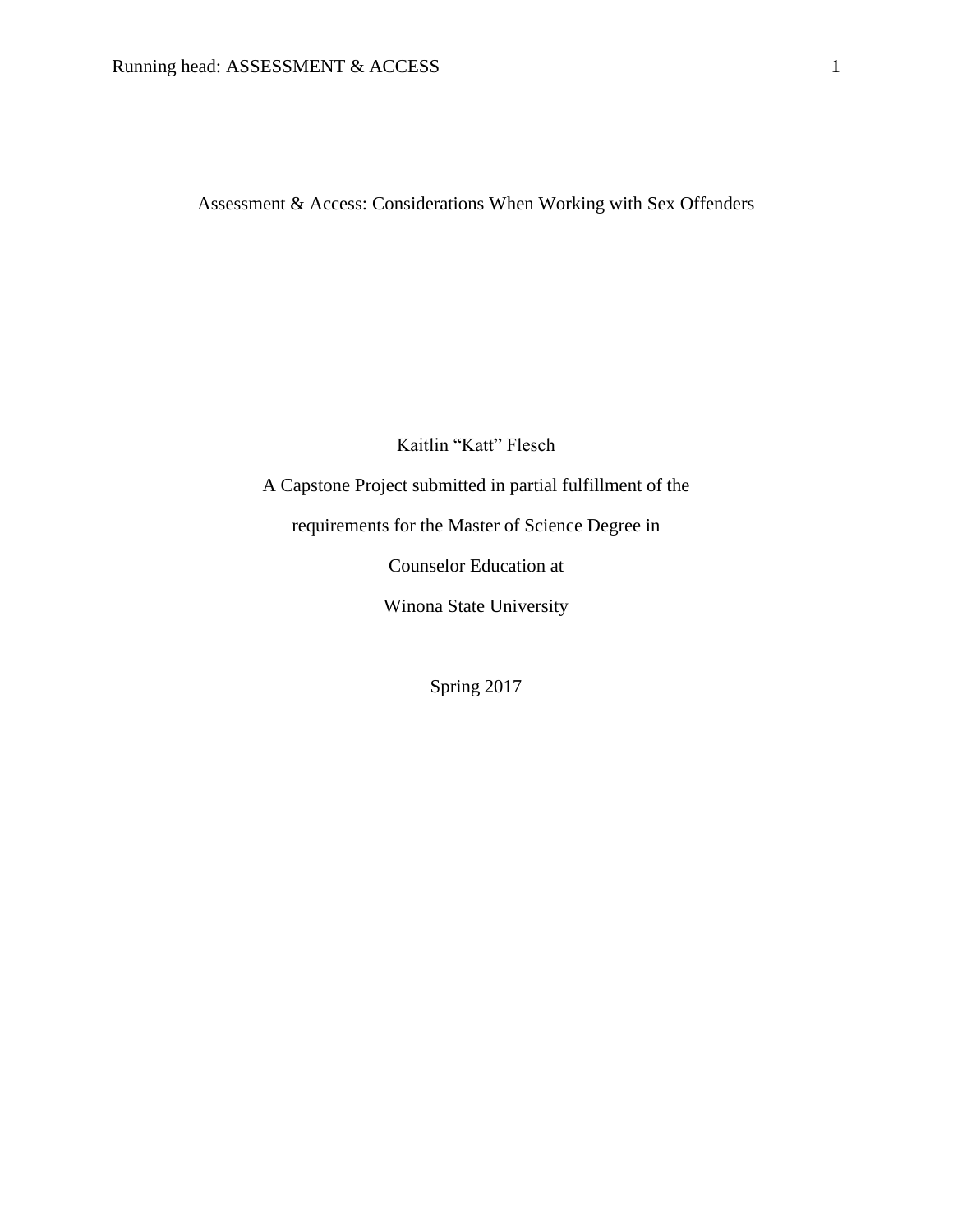Winona State University

College of Education

Counselor Education Department

CERTIFICATE OF APPROVAL

\_\_\_\_\_\_\_\_\_\_\_\_\_\_\_\_\_\_\_\_\_\_\_\_\_\_

## CAPSTONE PROJECT

Project Title

\_\_\_\_\_\_\_\_\_\_\_\_\_\_\_\_\_\_\_

This is to certify that the Capstone Project of

Student Name

Has been approved by the faculty advisor and the CE 695 – Capstone Project

Course Instructor in partial fulfillment of the requirements for the

Master of Science Degree in

Counselor Education

Capstone Project Supervisor: Dr. Eric Baltrinic

Approval Date: 1/17/17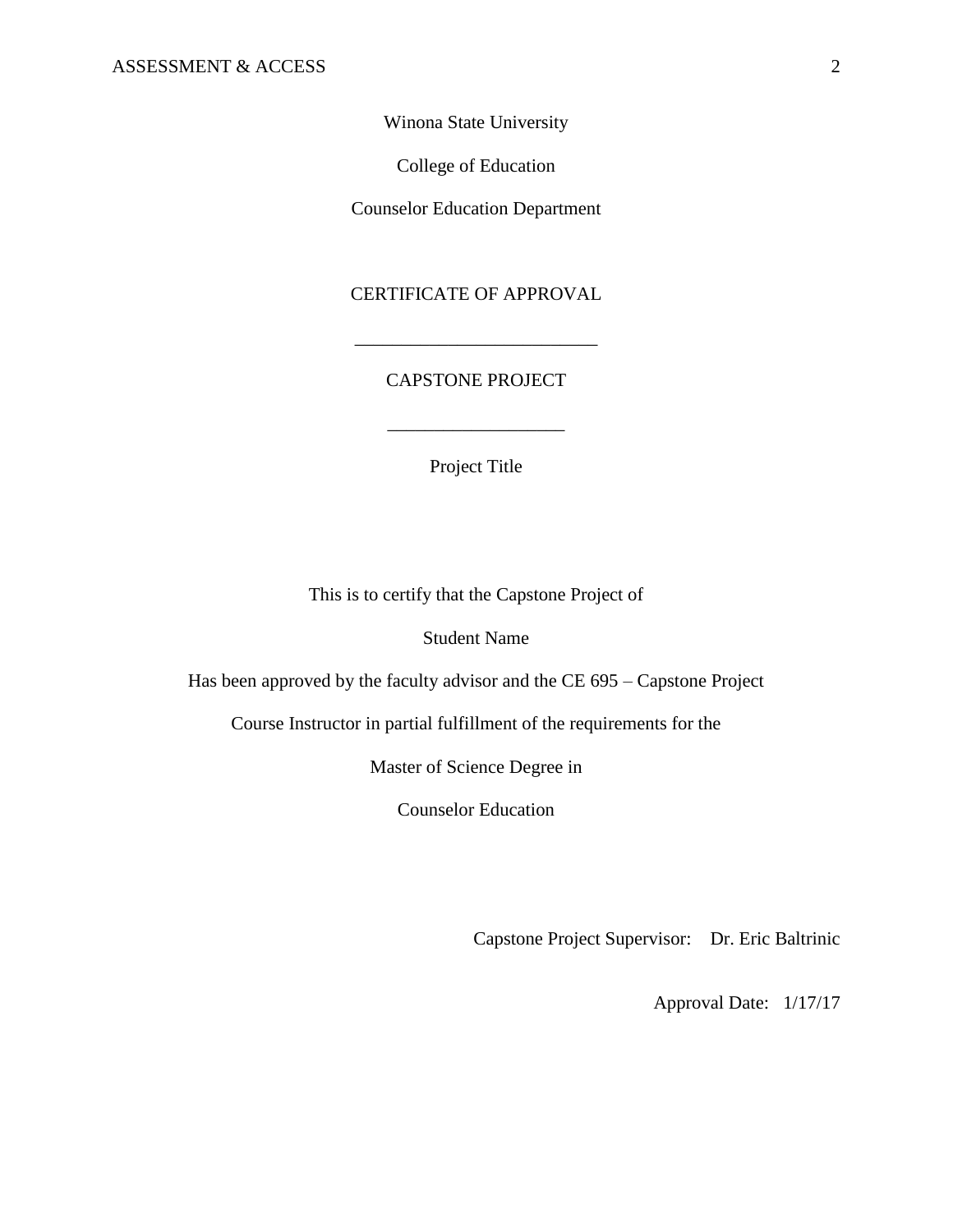## **Abstract**

This paper examines studies dedicated to the treatment of sexual offenders (SOs) and other individuals with problematic sexual behaviors, particularly in relation to preventing recidivism, and intended for the purpose of increasing awareness in current and future counselors. Articles include studies examining factors related to offense, assessments available for determining the risk for re-offending for community safety, and models to utilize within the counseling sessions. Sexual offending cannot be said to exist within a vacuum, occurring at random with no stimulus or factors leading up to the crime—as Cognitive-Behavioral Theory (CBT) would suggest, thoughts and behaviors are linked, and this relationship can be used to help discover the source, reasoning, and possible treatment for sexual disorders. By linking factors at the time of offense to the needs of the individual at the time of treatment, key areas for improvement can be determined in order to pave the way to effective treatment planning.

*Keywords*: sex offender treatment, recidivism, CBT, assessments, treatment planning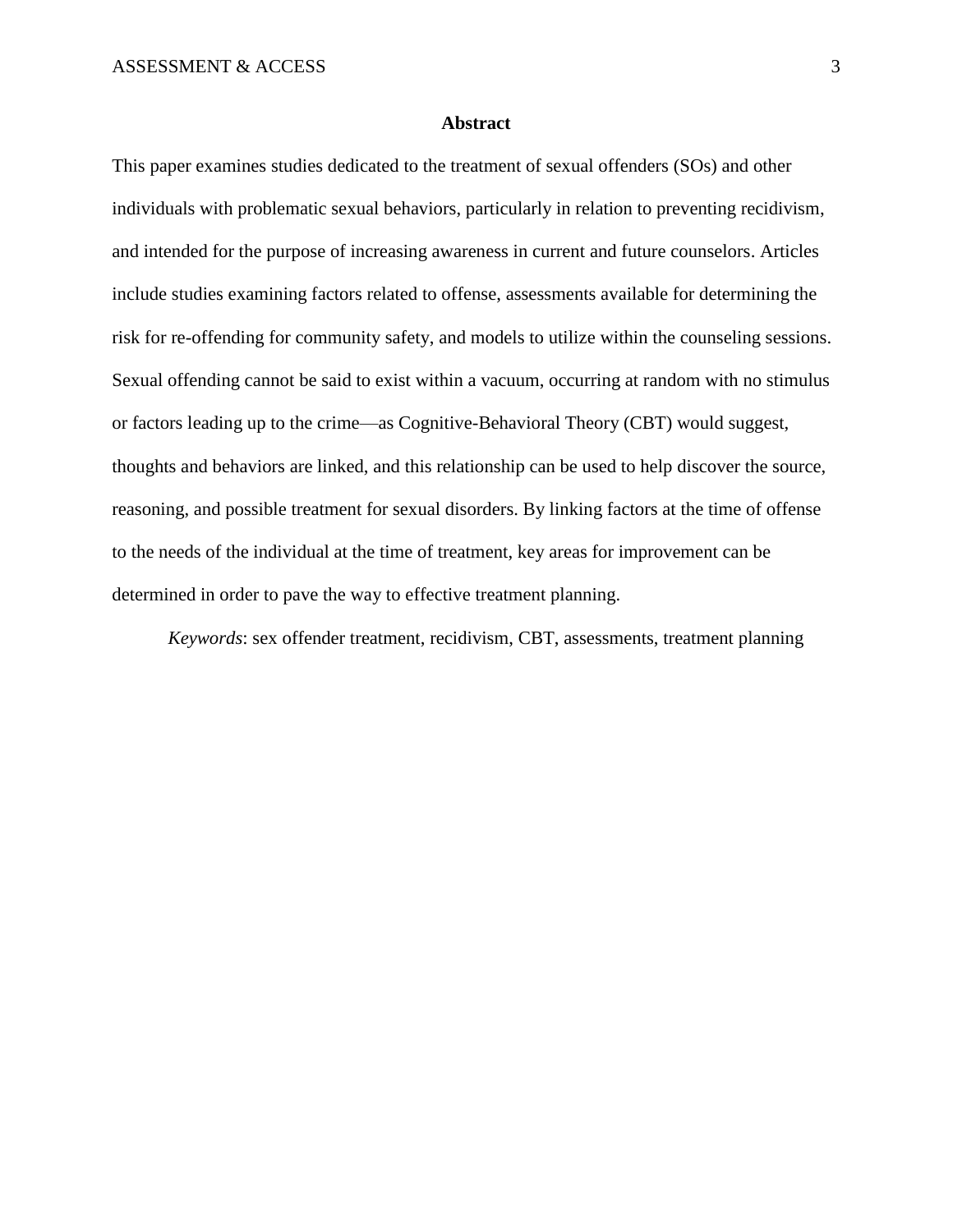## **Contents**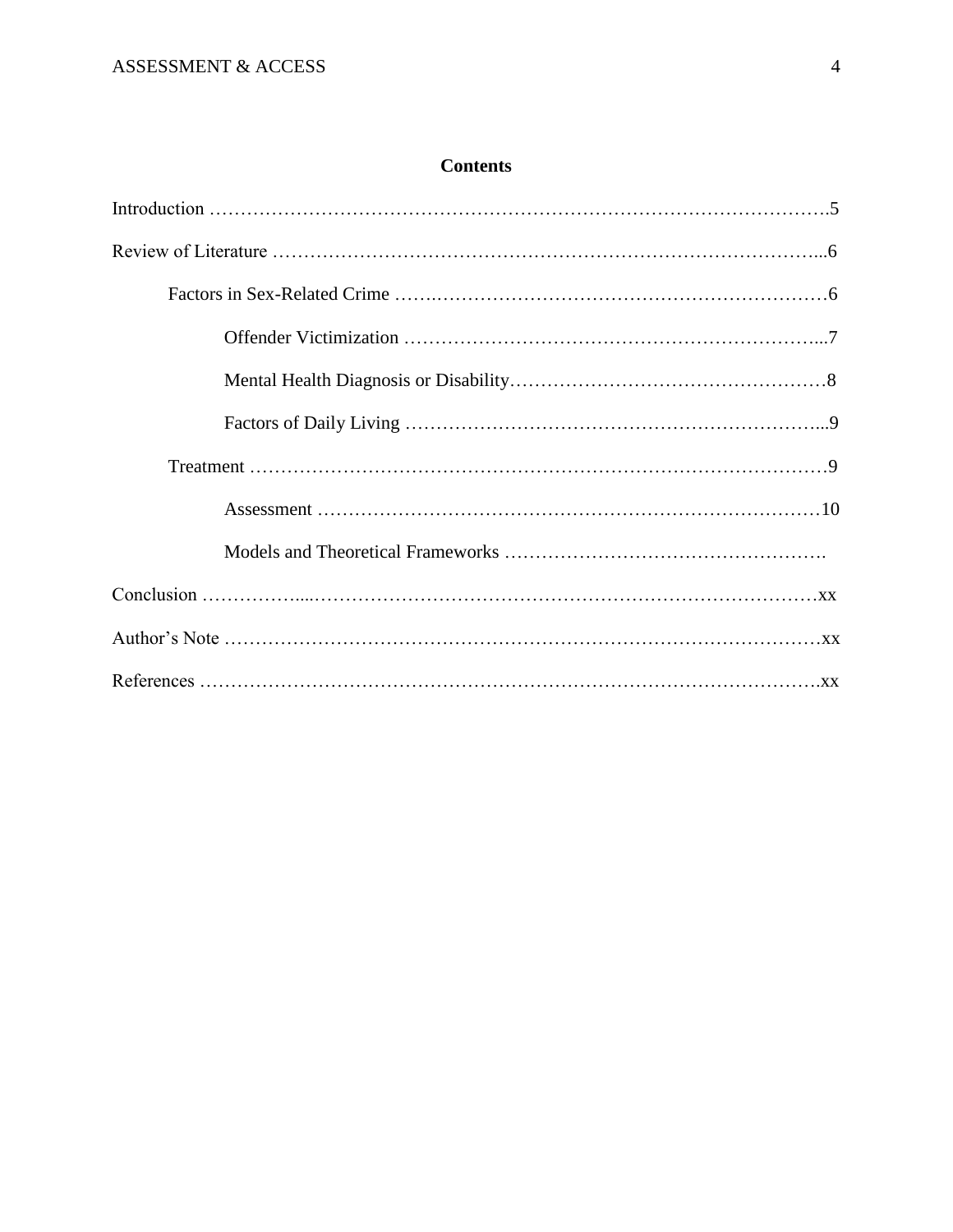## **Introduction**

Despite the fact mandatory treatment involving mental health counseling is almost always a part of probation, resources and studies dedicated to the treatment of criminal sexual offenders and other individuals with problematic sexual behaviors are comparatively scarce to other populations, such as sexual assault victims. Even within the academic realm of counselor education, this dearth of information persists, its absence potentially aiding in the lack of interest in this sub-field, and furthering the transition of offenders into pariahs. There is no question sexual offending is a sensitive topic--most people have strong feelings regarding those who offend, including counselors. However, one of the greatest myths a mental health practitioner can entertain in their mind is if they do not specifically work in a sexual offender treatment facility, there is a low likelihood they will encounter someone who has offended.

According to the American Counseling Association (2014) Code of Ethics, counselors are encouraged to practice within the boundaries of their professional competence, and to practice specialty areas only after appropriate training and education. Simultaneously, there is an expectation to continuously examine personal bias and make efforts to continue expanding education, prevent impairment, and refrain from discrimination. Referring on a clients who have offended due to unaddressed bias is not only potentially harmful to the client, who may have limited resources to seek out mental health care, but ethically unsound for the counselor.

Considering the factors in sexual-related crime is the first step towards gaining a foothold with better understanding the offender population. While not all those who offend have experienced victimization themselves, whether physically, sexually, or emotionally, there is a substantive percentage of correlation. Similarly, individuals already experiencing some manner of physical or mental disability, or a lack of resources concerning factors of daily living, often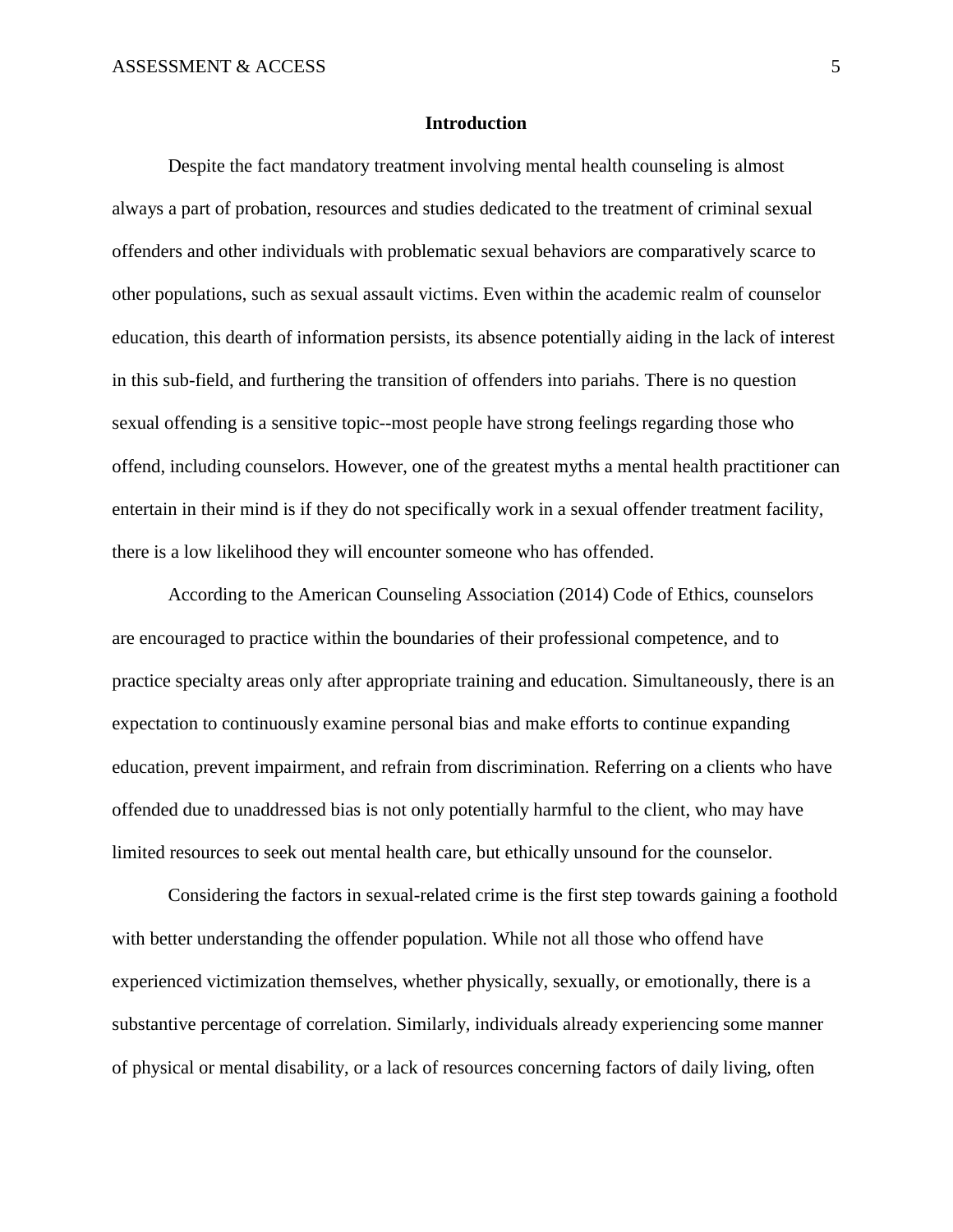show a relationship between these conditions and offending behaviors. Treatment may also look intimidating to a counselor unfamiliar with the resources available, and so an examination of assessments, treatment models and theoretical frameworks, and the accessibility of resources is crucial. Armed with understanding and resources, counselors can empower themselves to be more confident in their ability to provide professional services to SOs and to engage in sound, ethical practice with a consistent revision of bias.

## **Review of Literature**

In 2012 the Uniform Crime Reporting, a sub-committee of the FBI, expanded the definition of rape to cover more than simply heterosexual, penetrative incidents, and concluded based on the sampling of police reports that up to 40% of rape incidents had not been accounted in annual statistical reports (Bierie & Davis-Siegel, 2015, p. 445). These reports have been utilized to compare research and shape policy for years, and have grossly underestimated the frequency at which sexual crime is understood to occur, and with whom. Though this does not render all past data completely invalid, it does draw attention to the narrow lens through which sex-related crime has been viewed, and emphasizes a strong need to be selective when gathering information related to the treatment and considerations given to treatment with the population.

#### **Factors in Sex-Related Crime**

In a court of law, a lawyer may argue for consideration in regards to a criminal's life situation, their means, motivation, and any other factor that may have potentially contributed to the ensuing scenario. In counseling, these factors are also worth consideration—not as excuses, as some may fear, but as reasons. The action of engaging in criminal behavior is a decision, but it does not necessarily assume the availability or understanding of alternatives, whether due to mitigating factors such as mental health or internalized schemas which have shaped reactions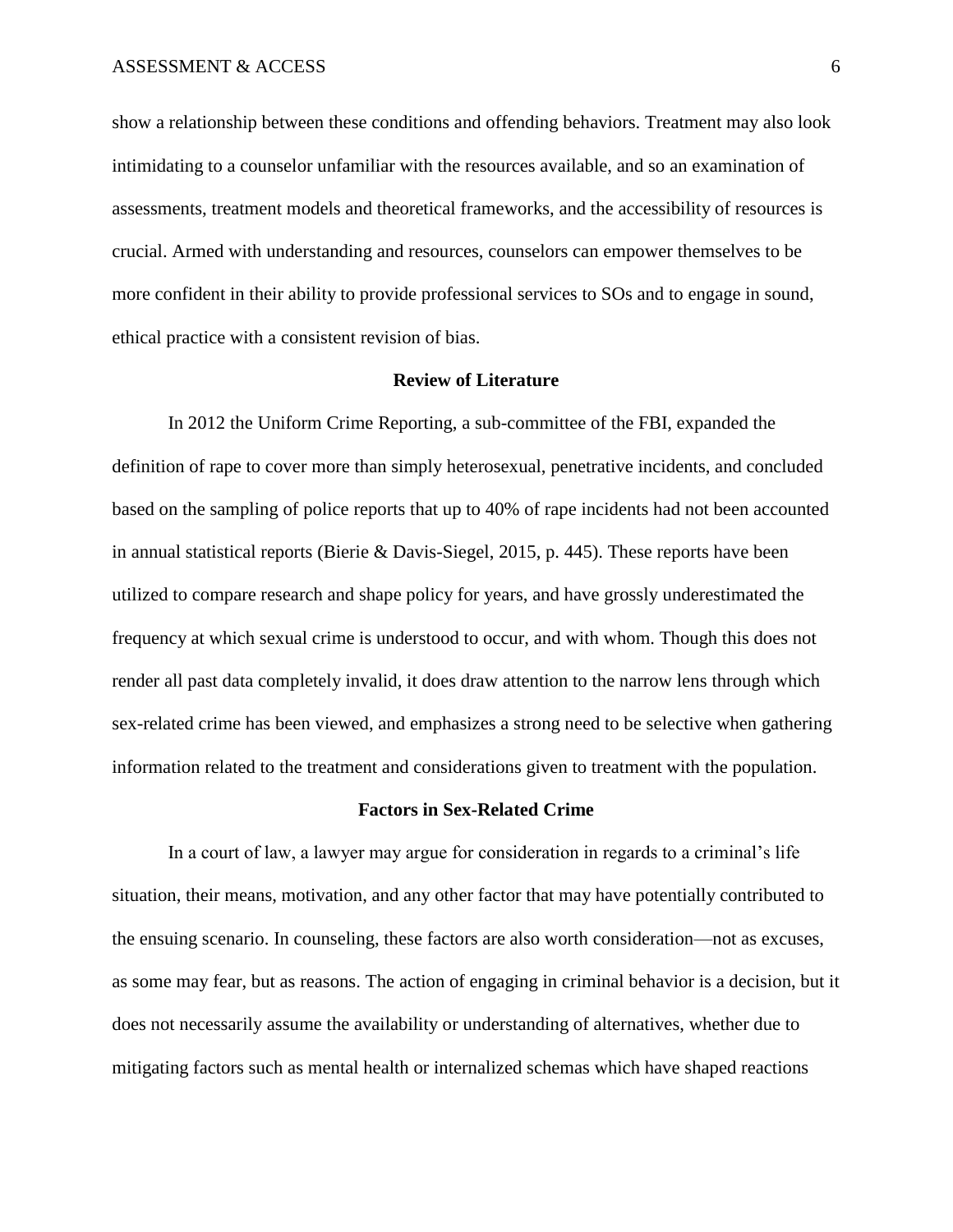and mental process (Olver, Stockdale, & Wormith, 2015). The exploration of where an SO was mentally, physically, and emotionally during the time of their offending and in their life up until that point can help both counselor and client to understand what needs were not being met and what changes need to be made to prevent recidivism, or the relapse and repeat of criminal offending (Looman & Abracen, 2013). Though factor examination can play a critical part in the treatment of any client, not just sex offenders, there may be a more pressing need to ensure the secession of behaviors that could lead to re-offending in a timelier manner, and thus understanding of potential risks is critical.

## **Offender Victimization**

In a longitudinal study of adolescent offenders, there was a significant overlap between having been offended on and the decision to offend on others, with less than 15% reporting no history of emotional, physical, or sexual abuse (Jennings, Higgins, Tewksbury, Gover, & Piquero, 2010, pg. 2165). Of the youths who did report of history of being sexually abused, over 70% identified feelings or powerlessness, the desire to harm others as a means of coping, and the understanding of their situation as 'normal' as reasons for their own offending (Jennings, et al., 2010, p. 2169). This line of reasoning is congruous to the idea of a schema. Schemas, described by Olver, Stockdale, and Wormith (2011) are "the mental shortcuts created through experience and understanding" (pg. 12). Through one's experience and understanding of the world, internal laws and fundamental truths develop, which guide reasoning in an instant—this allows people to make decisions quickly based on what they already know, rather than having to think through every problem step-by-step. While being a victim of sexual abuse does not guarantee offending on another person, the experience may have the possibility to influence a person's understanding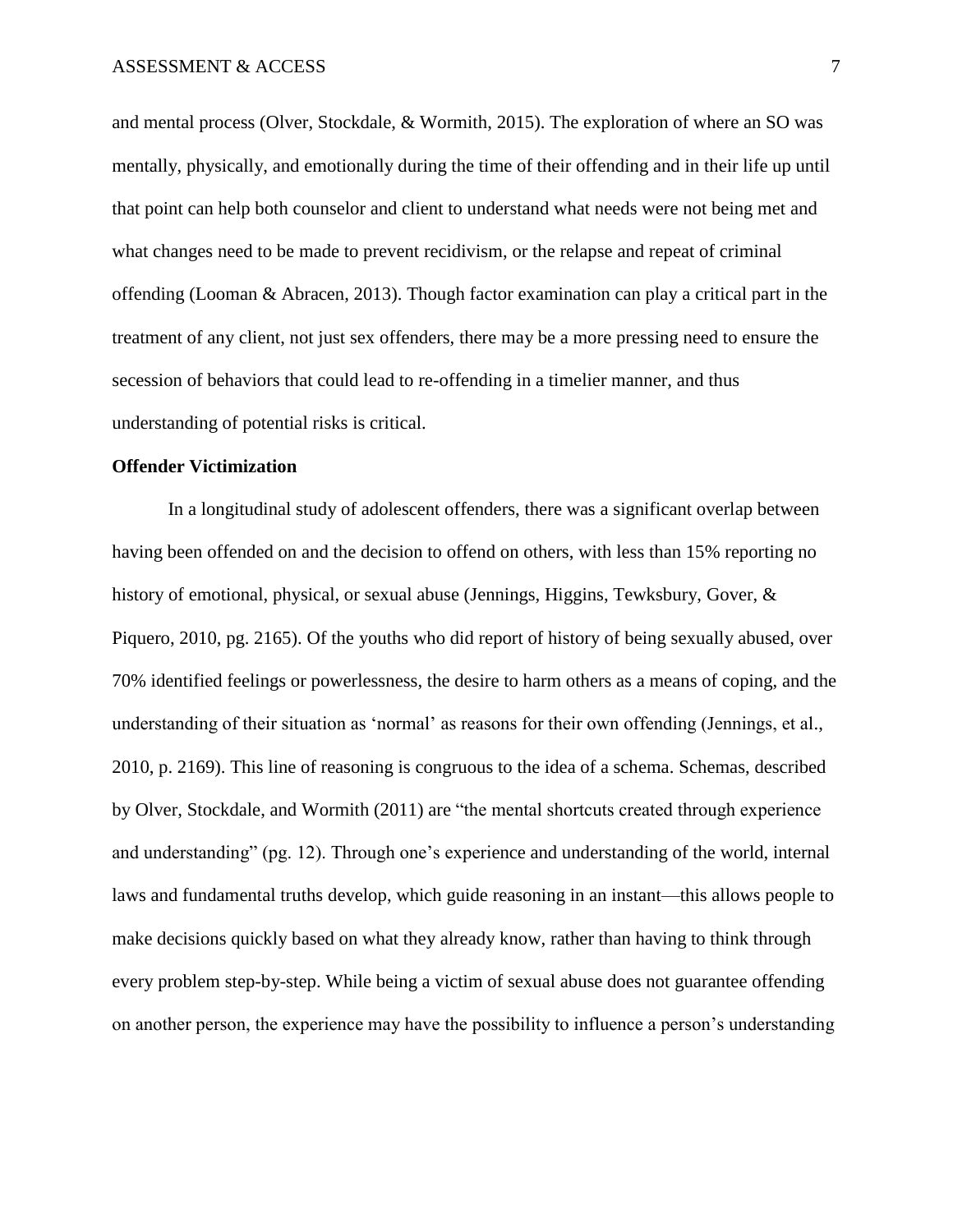of sexual offending as normal, inevitable, or acceptable, especially depending on what other messages are received and internalized.

## **Mental Health Diagnosis or Disability**

According to Olver, Stockdale, and Wormith (2011), prior victimization is not the only relationship strongly associated with sexual offending—there is an overwhelming correlation between sex crimes and co-occurring disorders. Berman & Knight (2015) examine the development of sexually abusive behaviors from the perspective of coping mechanisms developed to deal with a variety of conditions not always sexual in nature. Stress, depression, anxiety, and anger were all commonly identified feelings associated with instances of sexual offending, and the offense itself identified as a way to lessen those feelings (Berman & Knight, 2015, p. 603). Public perception of what may qualify as a mental health condition are not always accurate to the reality, and there is the possibility of an undiagnosed or untreated condition leading to mismanagement via sexual offending—for example, using the rush of viewing child pornography to combat feelings of depression. Risk assessments for recidivism often will score an individual at a greater risk if a personality disorder, depression or suicidal thoughts, or other unmediated conditions are present (Boccaccini, Caperton, Murrie, & Rufino, 2012, p. 528). Other mental health conditions, such an Autism Spectrum Disorder or Bipolar Disorder can have a direct impact on how an individual internalizes the feelings of others, their understanding and execution of empathy, and potential understanding of what may or may not constitute as inappropriate behavior. As when looking at sexual trauma, such conditions do not imply a direct and certain relationship to sexual offending, but warn against a possible environment for greater risk. For example—an individual with a developmental disability may present as being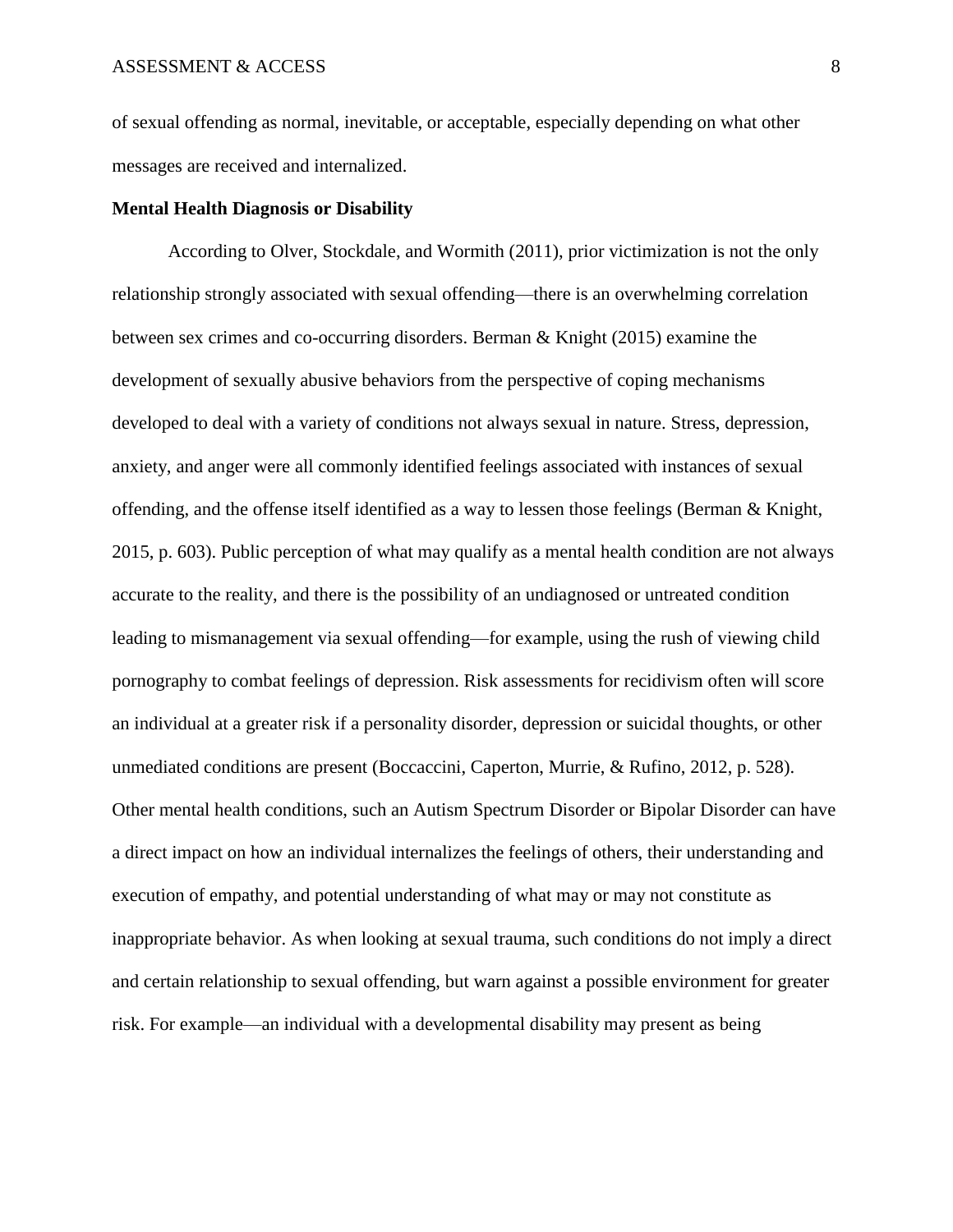cognitively and emotionally closer to someone much younger, and because of this, that personal may feel a closer compatibility with children.

## **Factors of Daily Living**

All humans share basic needs—and according to Looman and Abracen (2013), Maslow's Hierarchy of Needs (physiological, safety, belongingness/love, esteem, and self-actualization) can play an influential role in instances of sexual offending. Just as frustrations build upon the absence of needs such as food and shelter can result in the decision to turn to stealing to meet with the need, an absence in sexual expression or intimate relationships may push an individual to criminal sexual offending in order to meet those needs. According to Olver, Stockdale, and Wormith (2011), when looking at the likelihood of recidivism and community safety, factors such as number of close friends/supports and duration of healthy relationships may be present in assessments (p. 9). Those individuals who lack others to whom they can reach out, and have interpersonal relationships with, may be considered a greater risk for re-offense due to a higher risk of isolation and loneliness (Looman & Abracen, 2013).

## **Treatment**

Even after understanding some of the factors that may have played a role in sexual offending, treatment planning may seem a daunting task—especially when the progress in treatment may mean the difference between incarceration or freedom, or a new victim or rehabilitation. According to Ward & Durrant (2013), as with all counseling, empathy is the basis of the treatment relationship when working with SOs, and includes fostering a sense of trust. However, unlike many clients who come to treatment voluntarily, despite not being entirely certain what they need, many offenders are mandated to attend as a condition of their legal requirements. Looman & Abracen (2013) emphasize, "it is not the counselor's job to put more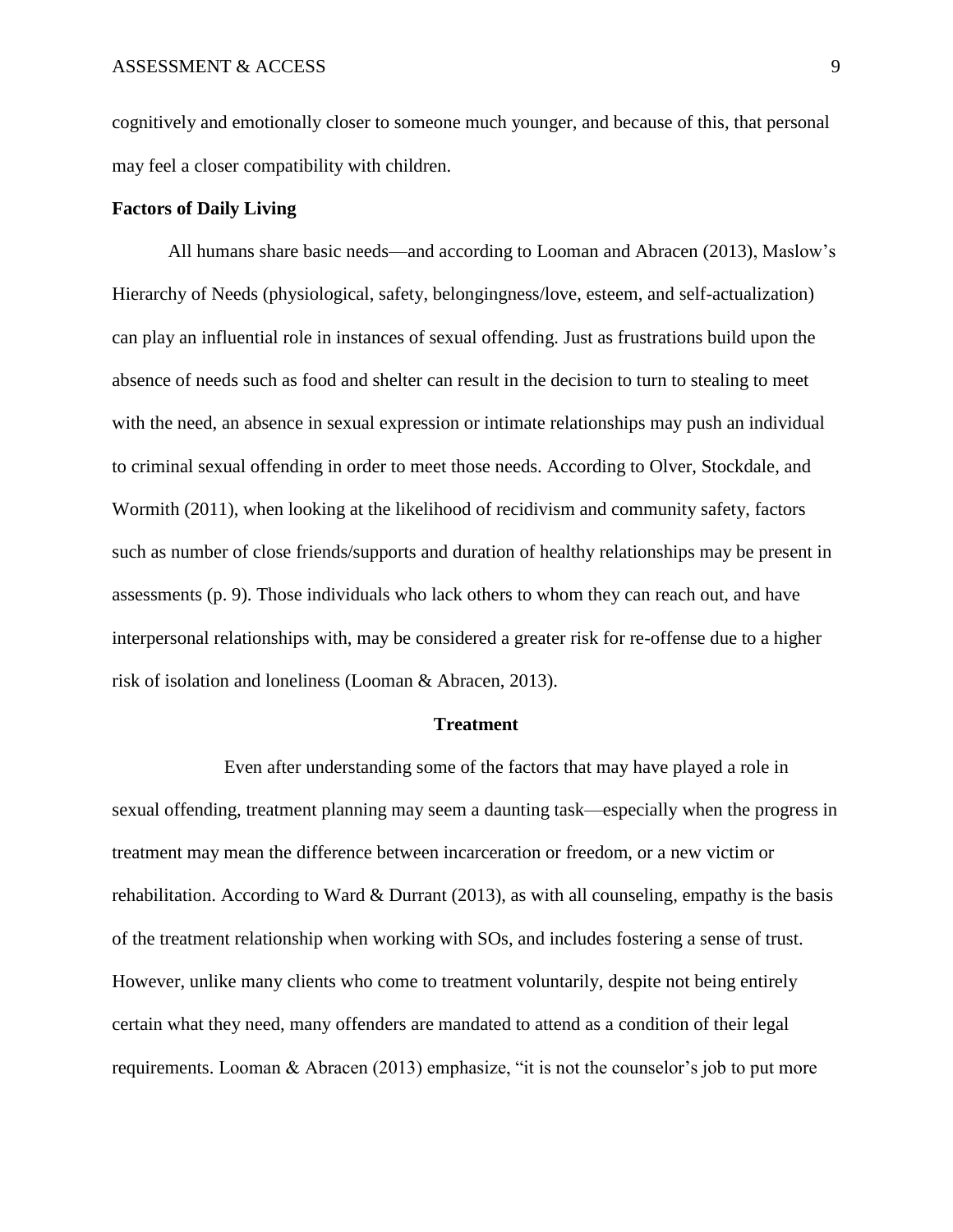work into treatment than the client" (p. 20), but Ward & Durrant (2013) encourage practitioners to remember a client who feels they are being heard, and seen as a complete persona rather than a crime, is will be more likely to believe in their own treatment and ability to progress.

## **Assessment**

With an understanding of common risk factors in mind, assessment becomes a crucial factor in the treatment of SOs. According to Jenkins (2010) the role of assessment in the treatment of sexual offenders is an ongoing process, from beginning to determine needs, through the time in treatment to determine progress and whether or not what is being done is working, and at the end, when determining if someone has successfully completely. Stone (2010) asserts some one of the most commonly utilized assessments in the beginning of treatment with sex offenders is the STATIC-99R, static, non-changeable factors to provide a baseline for risk that will never change (p. 230). Next, the STABLE-2007 uses interviews and collateral information (often provided from legal documents) to identify areas where intervention may yield the greatest possible change (Stone, 2010, p. 310).

These two assessments may be useful when writing a treatment plan and setting longterm goals to break into more manageable sub-goals, and in the case of the STABLE-2007 can be re-administered to determine if progress has been made. The administration of both of these assessments requires being trained, but such trainings are offered online and are used the most widely in the United States (Stone, 2010). Clinicians may find this beneficial because there is a higher chance for consistency between providers, and a greater likelihood for finding supervision to be sure they are being utilized correction (American Psychological Association, 2014).

The ACUTE-2007 is a short-term risk assessment tool that measures risky behavior based on client self-reporting or collateral information about incidents, which may provide short-term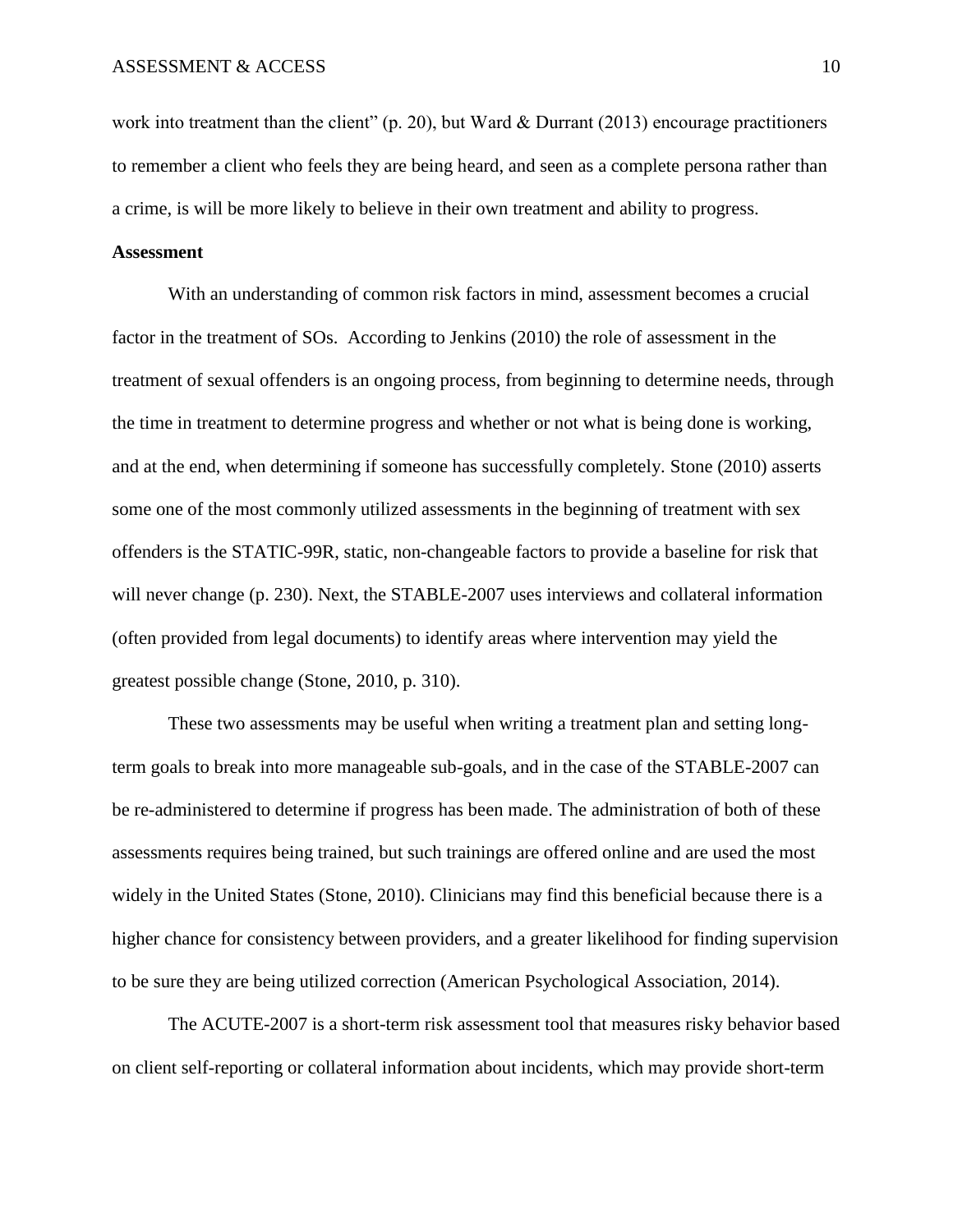warning for larger risk (Jenkins, 2010, p. 308). It is useful in that it can be scored without certification, and administered weekly, allowing frequent data to be collected for risk-areas relating to anger, depression, deviant sexual thoughts, and behaviors (Jenkins, 2010).

According to Scoones, Willis, & Grace (2012), even those who do not have legal charges, but engage in problematic sexual behaviors such as peeping, paraphilic habits, or show an interest in children (but have not acted on desire) can benefit from assessment—seeing progress, especially in identified needs-areas, can be a powerful motivation for clients.

#### **Models and Theoretical Frameworks**

Cognitive-Behavioral Therapy (CBT) has been identified in the field of sex offender treatment as one of the most effective theoretical perspectives, given the clear behaviors and/or thoughts sought to be changed—whether sexual offending or harmful sexual thinking (Looman & Abracen, 2013). The Risk-Needs-Responsivity model operates on the principles of CBT, and aims to apply an equal amount of treatment intensity to the risks and needs identified.

## **Conclusion or Discussion**

When examined cohesively, research heavily suggests the treatment of those with criminal sexual offenses or other problematic sexual behaviors is, in most ways, similar to working with a 'regular' client. There has to be an understanding of the individual--how they think and make decisions, their strengths and resources, and how they can best utilize these things to make change in their lives.

One of the limitations in this examination of resources is any information related to the risk of working with sex offenders, whether this is perceived or actual cases of violence, assault, or trauma from working with the population. While it is a population many seek to avoid for reasons that could have to do with latent stereotypes or possible experiences, there is little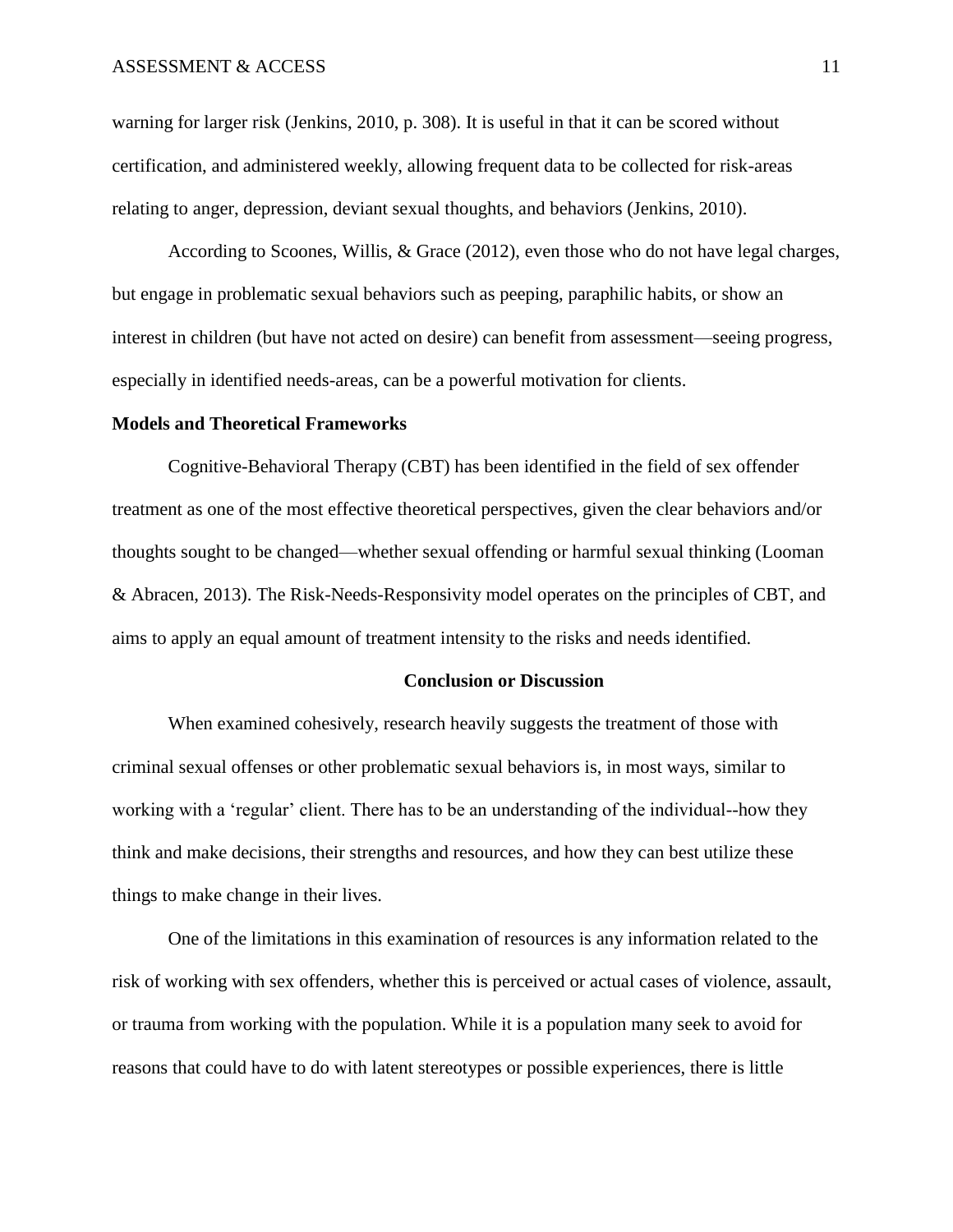information related to counselor population preferences along with their reasoning. Due to the sensitive nature of sexual offending there are no reliable studies at this time that may accurately assess the average number of offenders a counselor may encounter throughout their career, as it is reliant on client exposure.

## **Author's Note**

Through my practicum and internship experience, I have had the privilege to work at a clinic specializing in the treatment of individuals diagnosed with sexual and co-occurring disorders. During this time I became increasingly aware of the difficulties these individuals faced through the treatment process--simply put, the system is stacked against them. Whether talking about the psychological effects of registration, the difficulties faced when applying for employment or housing, or finding probation-compliant forms of pro-social community activities, the system appeared to seek eradication of these individuals from society rather than reintegration. Even within my own educational experience there was little to find about sexoffender treatment and considerations without sifting through outdated, stereotype-reliant studies. Perhaps worst of all, reactions to my chosen site garnered reactions proclaiming my evident saintliness in the face of such 'difficult' clients—clients who, to my understanding, struggled with many of the same things an average client might: self-esteem, acceptance, depression, anxiety, learning disabilities, trauma, and ultimately, lack of healthy coping and problem-solving skills, to name a few. That anyone might believe they can avoid working with sex offenders simply by not working in a specific clinic is worrisome to me, but an even bigger fear is that the clients could potentially be referred on and on due to a counselor's fear of lack of knowledge. While it is ethical to not counsel outside one's scope of competence, avoiding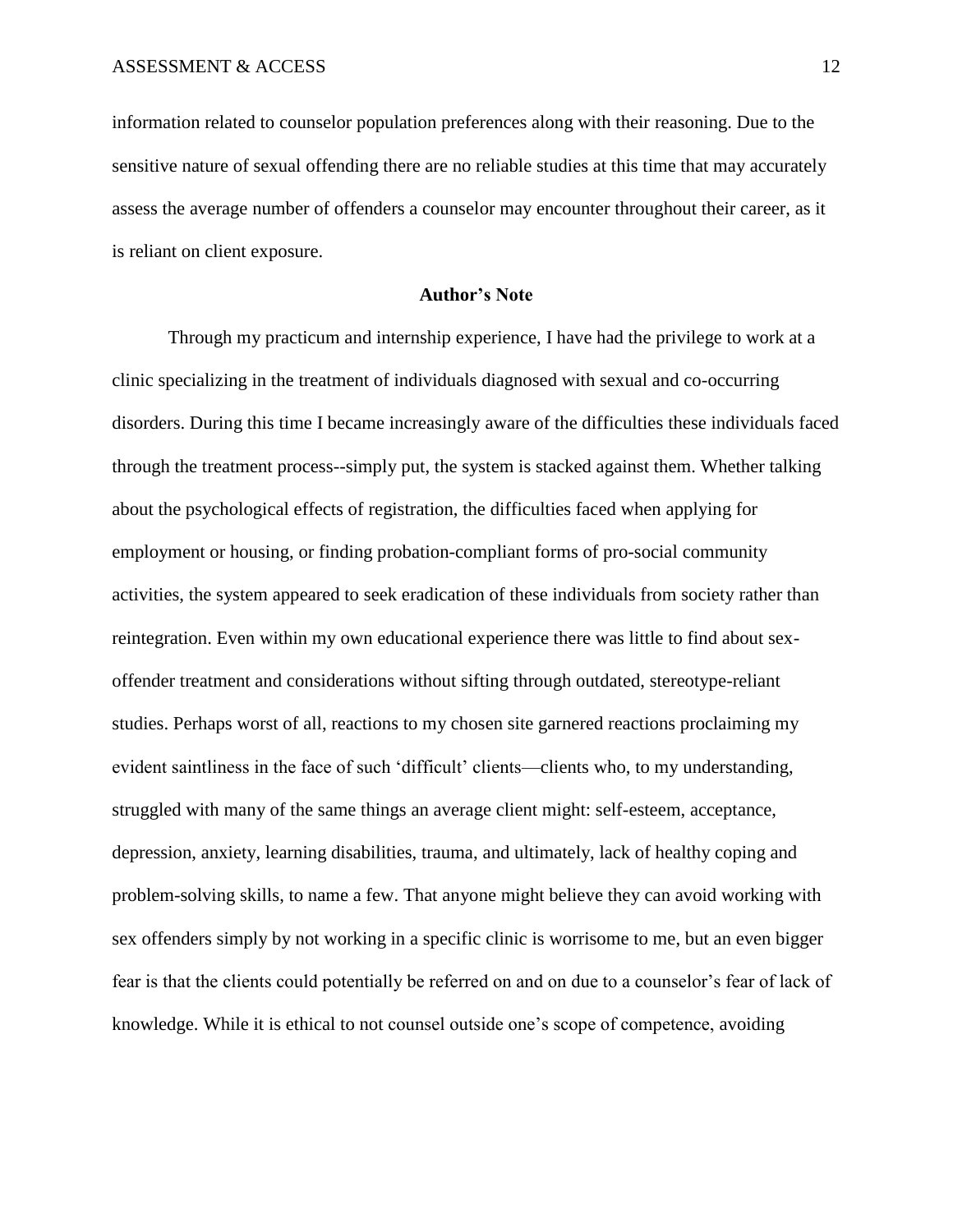becoming competent due to fear, misunderstanding, or selective empathy is something I wish to help others avoid.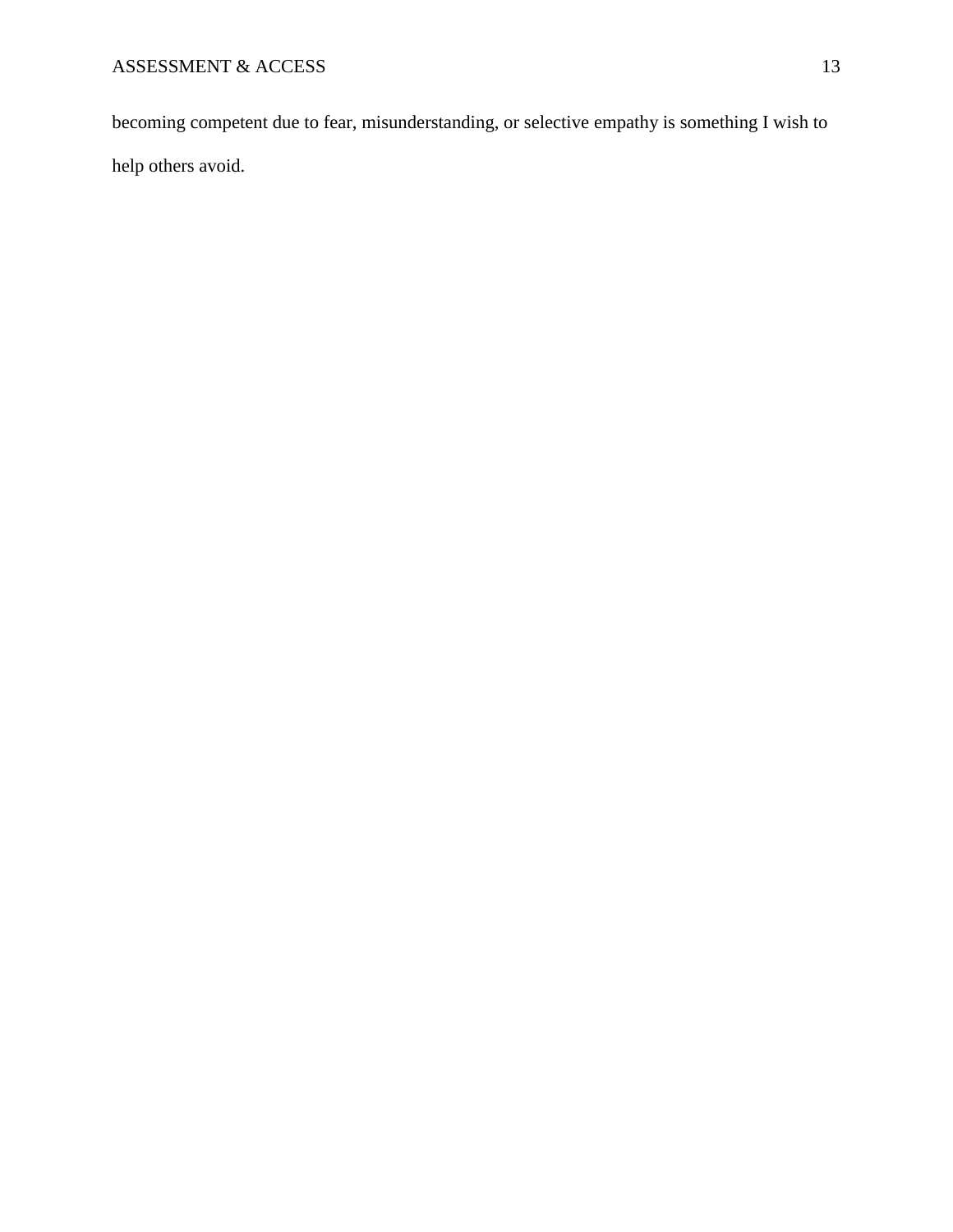## **References**

- American Psychological Association. (2014). American Psychological Association ethical principles of psychologists and code of conduct. Retrieved March 19, 2017, from https://www.counseling.org/resources/aca-code-of-ethics.pdf
- Berman, A.K & Knight, R.A. (2015). The relation of familiarity with sexual abusers to subsequent developmental adaptation in youths who have sexually offended. Sexual Abuse: A Journal of Research and Treatment, 27, 587-608.
- Bierie, D. M., Davis-Siegel, J. C. (2015). Measurement matters: comparing old and new definitions of rape in federal statistical reporting. Sexual Abuse: A Journal of Research and Treatment, 27, 443-459.
- Boccaccini, M. T., Caperton, J., Murrie, D. C., & Rufino, K. (2012). Field Validity of the Psychopathy Checklist--Revised in Sex Offender Risk Assessment. *Psychological Assessment*, *24*(2), 524-529.
- Jenkins, J.A. (2010). [Test review of Level of Service/Risk, Need, Reintegration]. In Carlson, J.F., Geisinger, K.F, & Spies, R.A. (Eds.), *The eighteenth mental measurement yearbook* (306-308). Lincoln, NE: Buros Center for Testing.
- Jennings, W.G., Higgins, G.E., Tewksbury, R., Gover, A.R., & Piquero, A.R. (2010). A Longitudinal Assessment of the Victim-Offender Overlap. *Journal of Interpersonal Violence, 25*(12), 2147-2174.
- Kavan, M.G. (2014). [Test review of Offender Reintegration Scale]. In Carlson, J.F., Geisinger, K.F, & Jonson, J. (Eds.), *The nineteenth mental measurements yearbook* (pp. 499-501). Lincoln, NE: Buros Center for Testing.

Looman, J., & Abracen, J. (2013). The Risk Need Responsivity Model of Offender